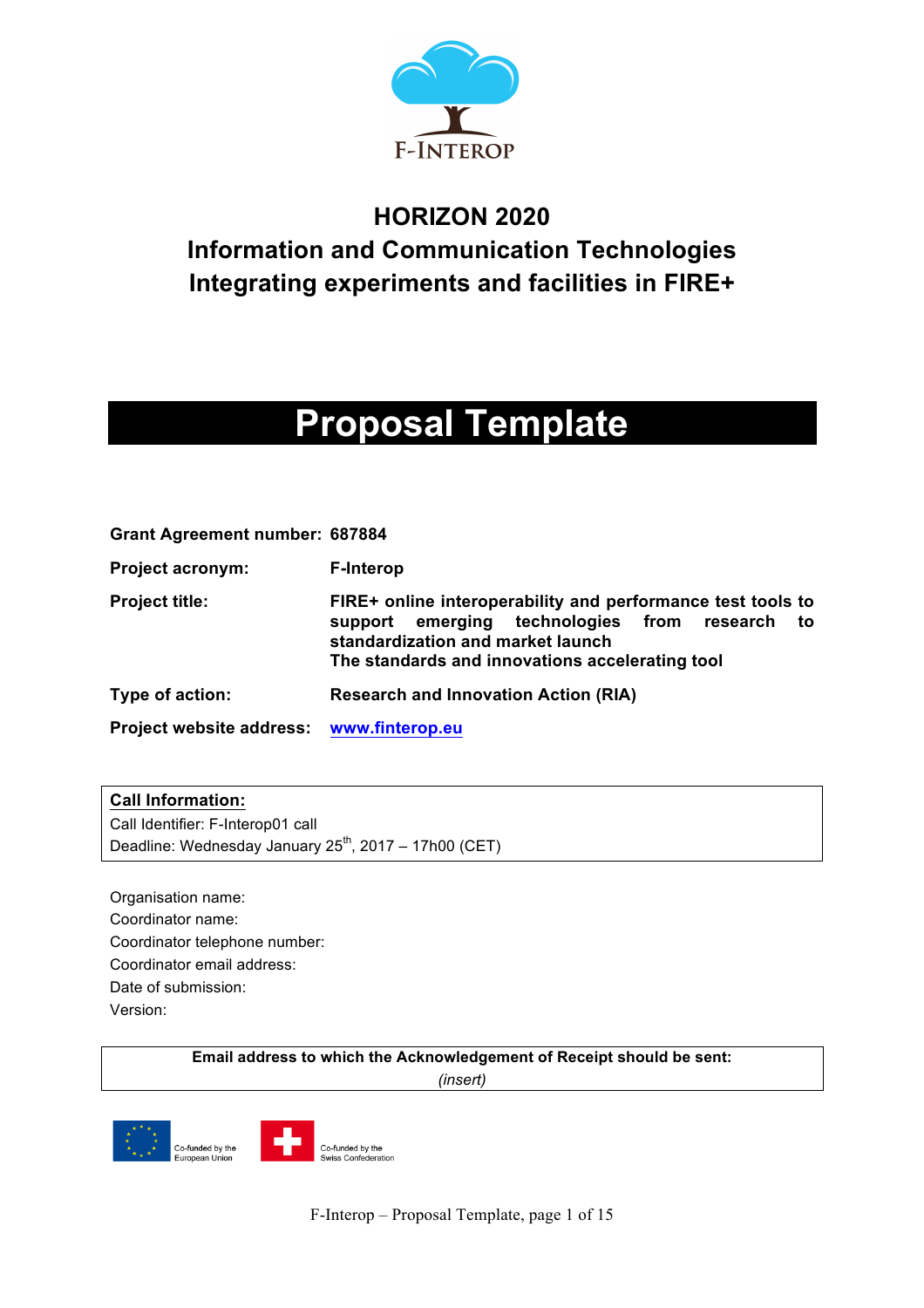## **Proposal summary**

Proposal Acronym: \_\_\_\_\_\_\_\_\_\_\_\_\_\_\_\_\_\_\_\_\_\_\_\_\_\_\_\_\_\_\_\_\_\_\_\_\_\_\_\_\_\_\_\_\_\_\_\_\_\_\_\_\_\_\_\_\_\_\_\_\_

Type of Project most relevant to your proposal

Proposal Full Title: **Example 20** For the set of the set of the set of the set of the set of the set of the set of the set of the set of the set of the set of the set of the set of the set of the set of the set of the set

- $\Box$  Type A New testing tools/B
- □ Type B New test design
- ☐ Type C SME F-Interop assessment reports
- $\Box$  Type D Plugtest event

Secondary objective of your proposal (if applicable)

 $\Box$  Type A – New testing tools/B  $\Box$  Type B – New test design ☐ Type C – SME F-Interop assessment reports □ Type D – Plugtest event

Duration in months:

Proposal Abstract: (2000 characters limit) \_\_\_\_\_\_\_\_\_\_\_\_\_\_\_\_\_\_\_\_\_\_\_\_\_\_\_\_\_\_\_\_\_\_\_\_\_\_\_\_ Free Keywords: (separated by commas) \_\_\_\_\_\_\_\_\_\_\_\_\_\_\_\_\_\_\_\_\_\_\_\_\_\_\_\_\_\_\_\_\_\_\_\_\_\_\_\_\_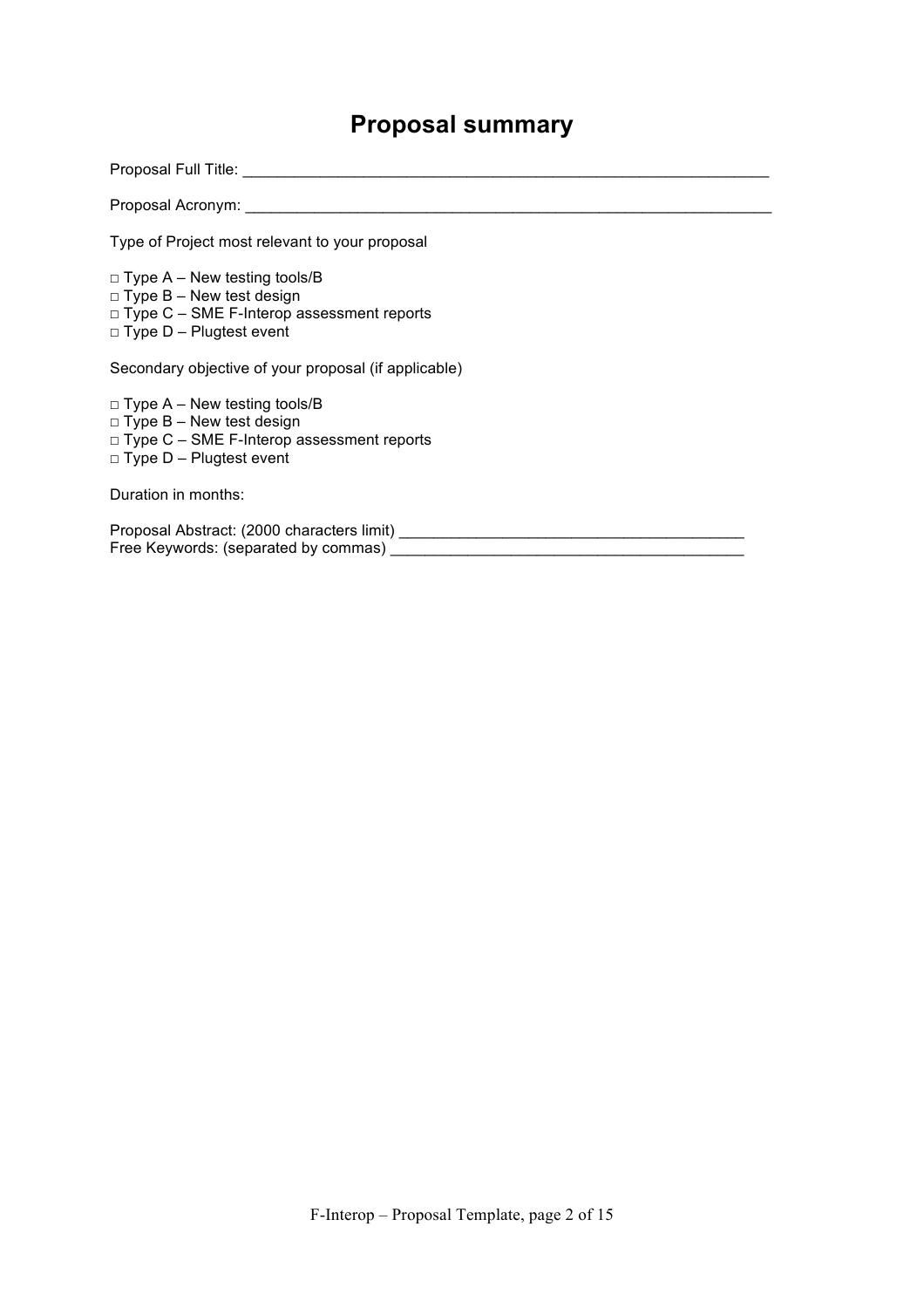## **Proposal participants**

**Single Applicant or Main Applicant organization (in case of projects involving a group of organizations)** 

Т

٦

| Your organization                                                      |  |
|------------------------------------------------------------------------|--|
| <b>Organization legal name:</b>                                        |  |
|                                                                        |  |
| <b>Organization short name:</b>                                        |  |
| Official address (street name, number, town,<br>postal code, country): |  |
| Webpage (optional):                                                    |  |

| Legal status of our organization<br>Select the correct option(s)                       |  |
|----------------------------------------------------------------------------------------|--|
| Public body (yes/no):                                                                  |  |
| International organization (yes/no):                                                   |  |
| International<br>organization<br>of<br><b>European</b><br>Interest (yes/no)            |  |
| education<br><b>Higher</b><br><b>Secondary</b><br><b>or</b><br>establishment (yes/no): |  |
| Enterprise (yes/no)                                                                    |  |
| <b>Small or Medium-size Enterprise (optional):</b>                                     |  |

| Dependencies with (an)other applicant(s):                                                                                              |  |  |  |  |
|----------------------------------------------------------------------------------------------------------------------------------------|--|--|--|--|
| dependencies<br>there<br>between<br><b>Are</b><br><b>vour</b><br>organization and (an)other applicant(s) in<br>this proposal? (yes/no) |  |  |  |  |
| If yes:                                                                                                                                |  |  |  |  |
|                                                                                                                                        |  |  |  |  |
| <b>Participant Identification Code:</b>                                                                                                |  |  |  |  |
| <b>Organization short name:</b>                                                                                                        |  |  |  |  |
|                                                                                                                                        |  |  |  |  |
| Character of dependence (SG/CLS/CLB)*                                                                                                  |  |  |  |  |

SG: Same group: if your organization and the other applicant are controlled by the same third parties; CLS: Controls: if your organization controls the other applicant; CLB: Controlled by: if your organization is controlled by the other applicant.

| Organization contact point                                 |  |
|------------------------------------------------------------|--|
| It is the scientific contact person for your organization. |  |
| Title:                                                     |  |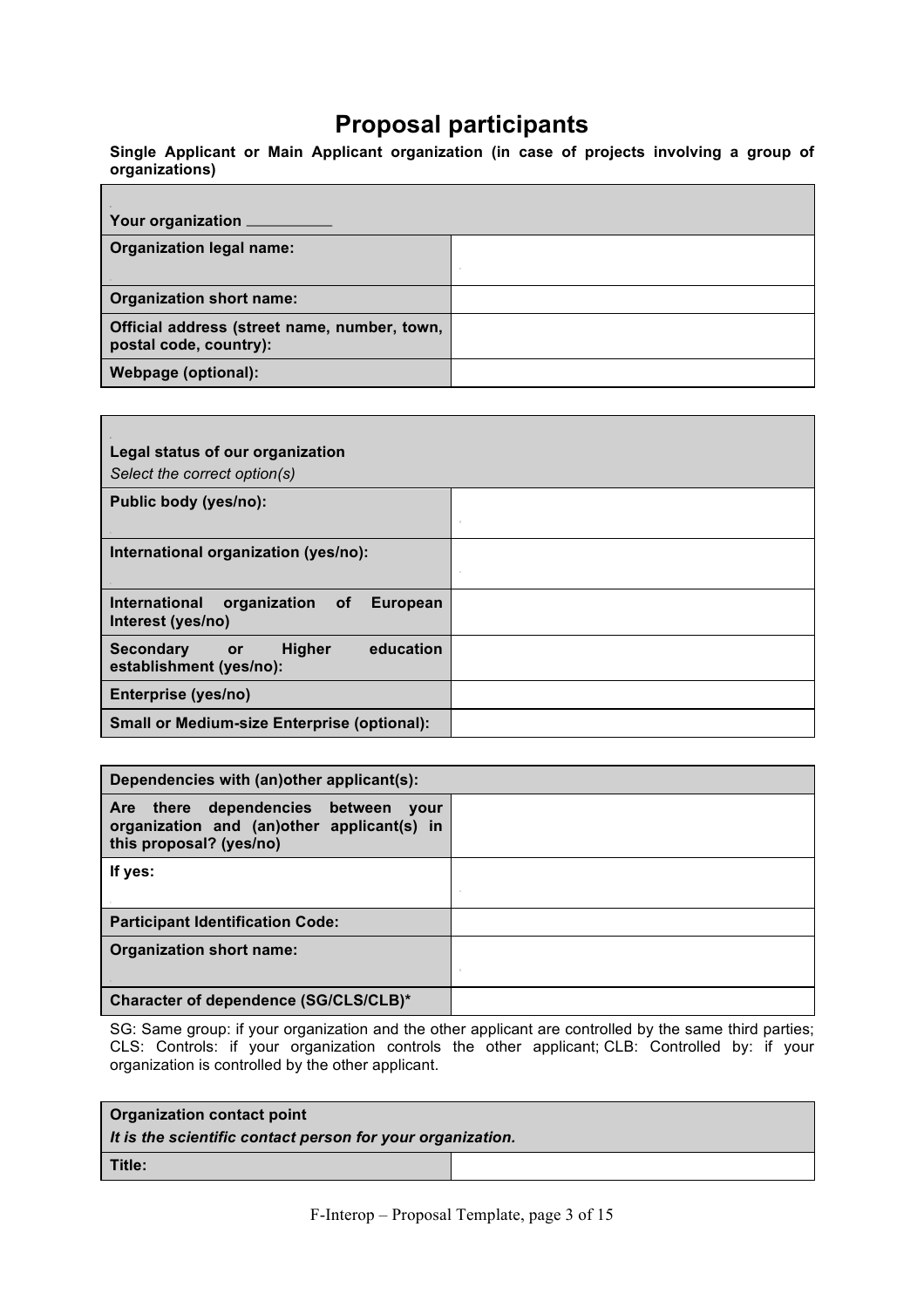| <b>Family name:</b>                                                    |  |
|------------------------------------------------------------------------|--|
| First name:                                                            |  |
| Gender:                                                                |  |
| Position in the organization:                                          |  |
| Department, Faculty, Institute, Laboratory<br>name:                    |  |
| <b>Email address:</b>                                                  |  |
| Telephone:                                                             |  |
| Fax (optional):                                                        |  |
| Official address (street name, number, town,<br>postal code, country): |  |

## **Organization authorized representative**  *It is the authorized representative to sign the Grant Agreement or to commit the organization for this project.*  **Title: Family name: First name: Gender: Position in the organization: Department, Faculty, Institute, Laboratory name: Email address: Telephone: Fax (optional): Official address (street name, number, town, postal code, country):**

Organization 2 (if any): proposer should complete the same fields as above Organization 3 (if any): proposer should complete the same fields as above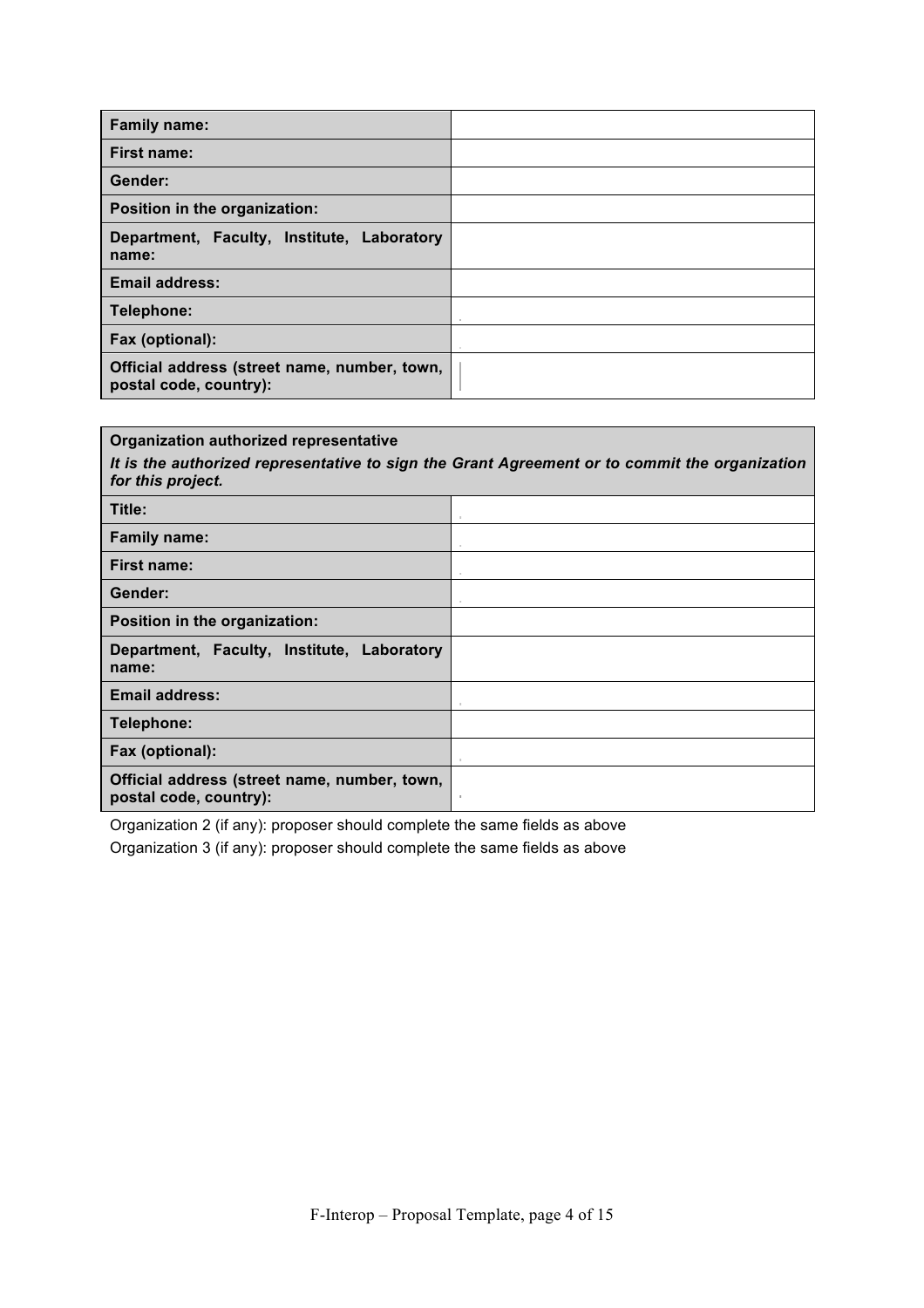# 1 Proposal Template - Part B

#### *Instructions for completing Part B of the Proposal*

The Proposal is composed of two parts: Part A and Part B.

**Please note that proposals must be submitted through the online tool in English to the following address: http://www.f-interop.eu/index.php/open-call before the deadline, according to the procedure described in Section** Error! Reference source not found. **of this Guide. Part A and Part B must be saved in PDF format and must not exceed 10Mb total size.**

Proposal Part B contains the description of the content of the proposed work and covers, among others, the concept and objectives of the project, the implementation details and the impact that is expected to arise from the proposed work.

The instructions to complete Part B of the proposal are inserted along the template itself, explaining the expected content in each section using text in italics. You may eventually delete them from the final version of the Part B you intend to submit. Please keep the evaluation criteria always in mind (Sections 6 and 12) and follow carefully the above-mentioned instructions when preparing Part B of the proposal.

Beside the template for drafting Part B provided in the following pages, a "stand alone" electronic word version of it can be obtained through the F-Interop project website, in the section "Open call", at the following link: http://www.f-interop.eu/index.php/open-call

It is in your interest to keep your text concise since over-long proposals are rarely viewed in a positive light by the evaluating experts. **Part B of the proposal should therefore not exceed 10 pages**.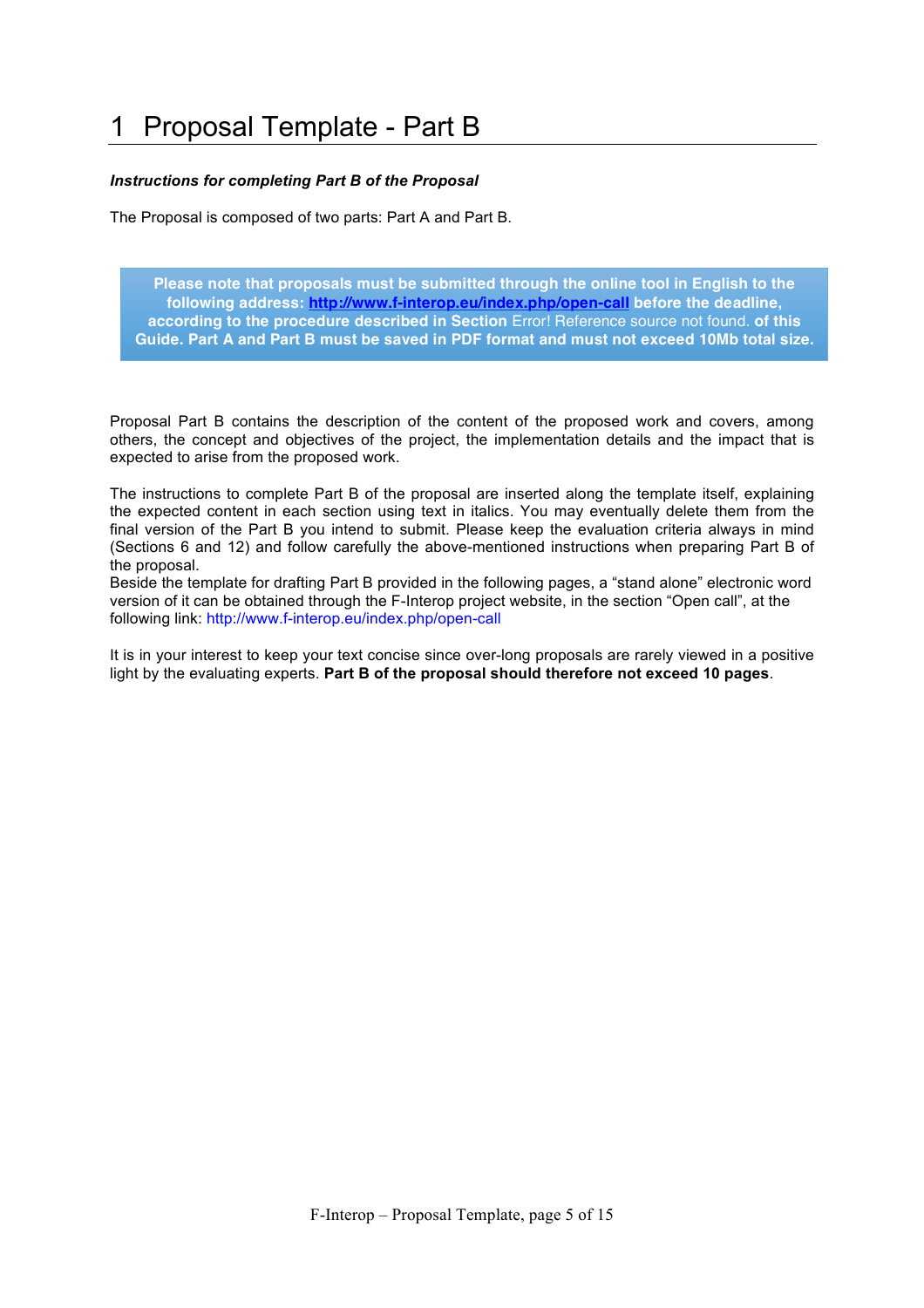## **HORIZON 2020 Information and Communication Technologies Integrating experiments and facilities in FIRE+**

# **Proposal Template**

| <b>Grant Agreement number: 687884</b>                             |                                                                                                                                                                                                                   |  |  |  |  |  |  |
|-------------------------------------------------------------------|-------------------------------------------------------------------------------------------------------------------------------------------------------------------------------------------------------------------|--|--|--|--|--|--|
| <b>Project acronym:</b>                                           | <b>F-Interop</b>                                                                                                                                                                                                  |  |  |  |  |  |  |
| <b>Project title:</b>                                             | FIRE+ online interoperability and performance test tools to<br>emerging technologies<br>support<br>from<br>research<br>to<br>standardization and market launch<br>The standards and innovations accelerating tool |  |  |  |  |  |  |
| Type of action:                                                   | <b>Research and Innovation Action (RIA)</b>                                                                                                                                                                       |  |  |  |  |  |  |
| Project website address: www.finterop.eu                          |                                                                                                                                                                                                                   |  |  |  |  |  |  |
| <b>Call Information:</b>                                          |                                                                                                                                                                                                                   |  |  |  |  |  |  |
| Call Identifier: F-Interop01 call                                 |                                                                                                                                                                                                                   |  |  |  |  |  |  |
| Deadline: Wednesday January 25 <sup>th</sup> , 2017 - 17h00 (CET) |                                                                                                                                                                                                                   |  |  |  |  |  |  |
| Proposal full name:                                               |                                                                                                                                                                                                                   |  |  |  |  |  |  |
| Proposal acronym:                                                 |                                                                                                                                                                                                                   |  |  |  |  |  |  |
| Organisation name:                                                |                                                                                                                                                                                                                   |  |  |  |  |  |  |
| Coordinator name:                                                 |                                                                                                                                                                                                                   |  |  |  |  |  |  |
| Coordinator telephone number:                                     |                                                                                                                                                                                                                   |  |  |  |  |  |  |
| Coordinator email address:                                        |                                                                                                                                                                                                                   |  |  |  |  |  |  |
| Date of submission:                                               |                                                                                                                                                                                                                   |  |  |  |  |  |  |
| Version:                                                          |                                                                                                                                                                                                                   |  |  |  |  |  |  |
|                                                                   | Email address to which the Acknowledgement of Receipt should be sent:                                                                                                                                             |  |  |  |  |  |  |
| (insert)                                                          |                                                                                                                                                                                                                   |  |  |  |  |  |  |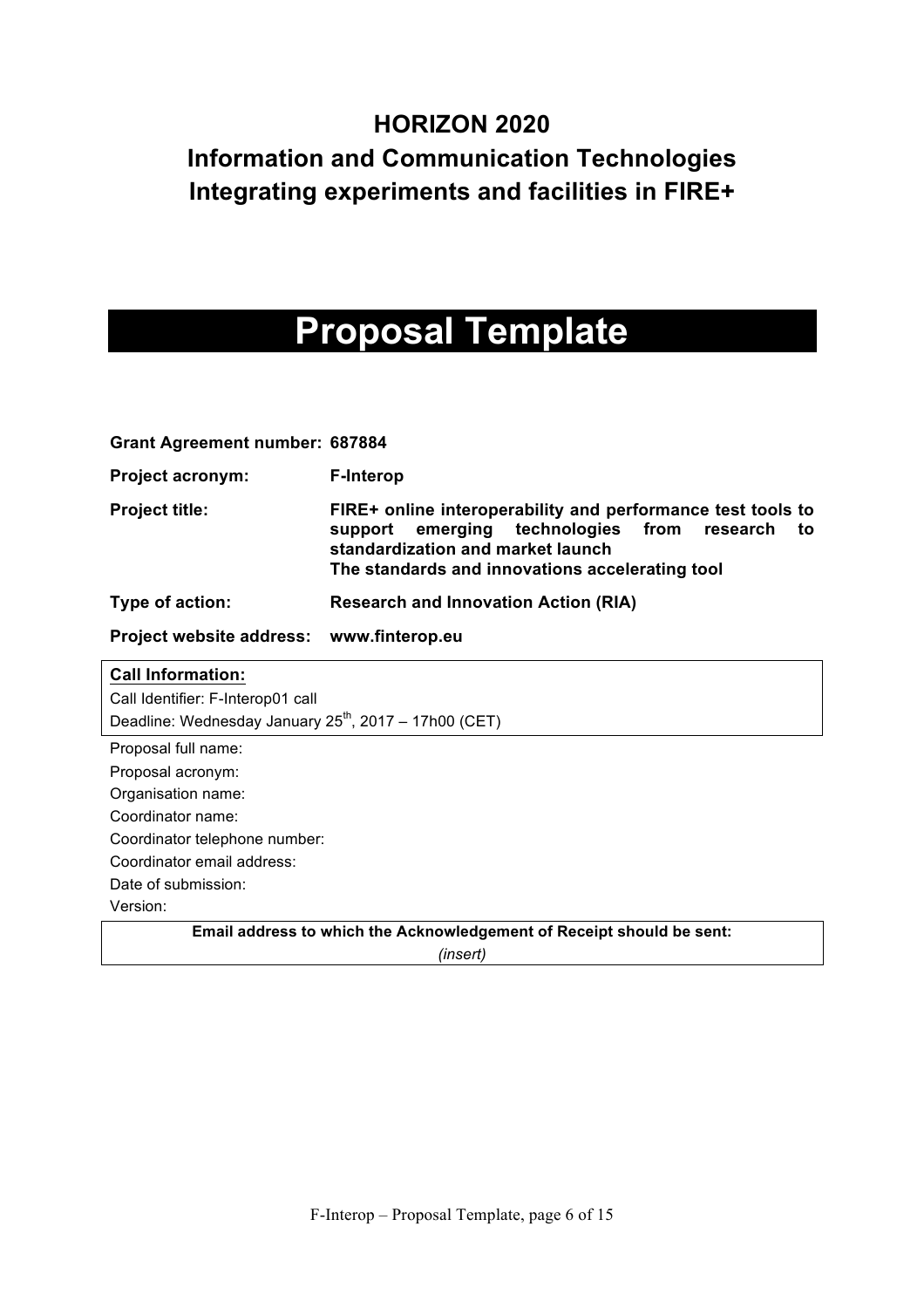*This should be copied from Part A*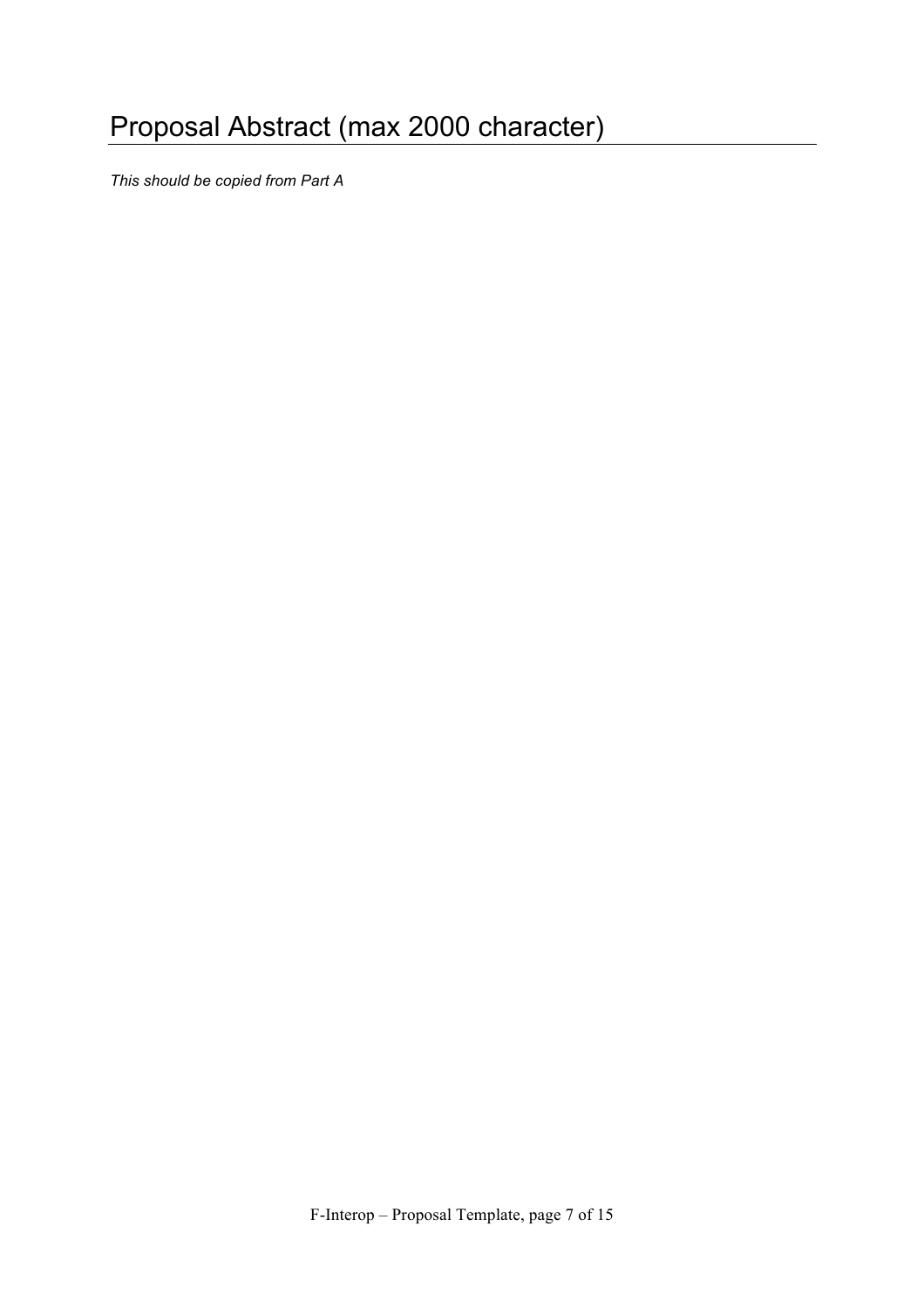# Cost and funding breakdown

| Participant<br><b>Number</b> | Participant   |                | Estimated eligible costs |                                 |                                                 |                               |                                                 |                            |                                        |
|------------------------------|---------------|----------------|--------------------------|---------------------------------|-------------------------------------------------|-------------------------------|-------------------------------------------------|----------------------------|----------------------------------------|
|                              | short<br>name | Effort<br>(PM) |                          | Personnel<br>Costs $(\epsilon)$ | Other<br><b>Direct</b><br>costs<br>$(\epsilon)$ | Indirect<br>$costs(\epsilon)$ | Total<br>Subcontracting<br>costs $(\epsilon)^*$ | Total<br>$costs(\epsilon)$ | Requested<br>Funding**<br>$(\epsilon)$ |
|                              |               |                |                          |                                 |                                                 |                               |                                                 |                            |                                        |
|                              |               |                |                          |                                 |                                                 |                               |                                                 |                            |                                        |
|                              |               |                |                          |                                 |                                                 |                               |                                                 |                            |                                        |
|                              | Total         |                |                          |                                 |                                                 |                               |                                                 |                            |                                        |

*In column 'Effort', insert the required person months for the work involved.*

*In column 'Personnel Costs', insert your personnel costs for the work involved.*

*In column 'Other Direct costs', insert any other direct costs, for example material or travel costs.*

*In column 'Indirect costs', insert your indirect (overhead) costs, 25 % of all your direct costs.*

*In column 'Total costs', calculate the sum of all your indicated costs.*

*In column 'Requested Funding', insert your requested EC contribution.*

*In column "Total subcontracting costs", insert any costs related to a subcontract you would enter into. Subcontracting costs should be exceptional, well justified and will require the prior written consent of the Cascade funding partner. Please note that you will have to ensure that the subcontractor will comply with all obligations – especially coming from the contract that you will sign with the Cascade funding partner, if successful.*

*Please provide here sufficient justification on what and why you need to subcontract some of your tasks:*

*\*\*You may request up to the total amount allowed by the related open call. The maximum European Commission contribution for industrial experiments per applicant is:*

- *100,000€ for project category A (New testing tools)*
- *60,000€ for project category B (New test design)*
- *10,000€ for project category C and D (SME F-Interop assessment reports and Plugtest Events)*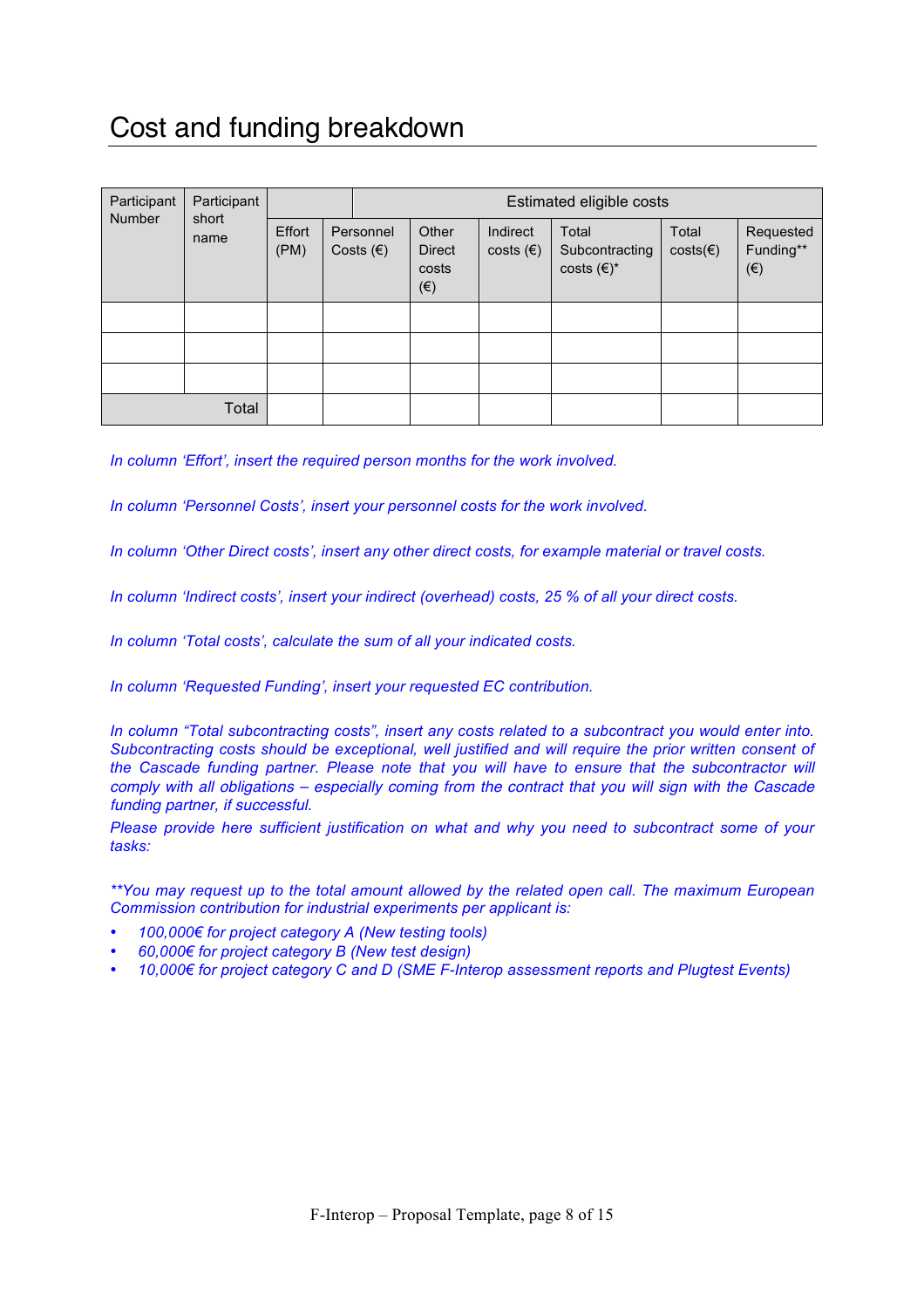## 1 Excellence

## 1.1 Alignment

*Describe the general project vision highlighting the concepts underpinning the alignment with one or more of the supported activity categories.*

RECOMMENDED 0.5 PAGE

## 1.2 Objectives

*Describe the specific objectives for the proposal, which should be clear, measurable, realistic and achievable within the duration of the project. Objectives should be aligned and consistent with the definition of the F-Interop open call and with the general objectives of the ICT-12-2015 Call.*

RECOMMENDED 0.5 PAGE

## 1.3 Concept and approach / Project Description

*Describe and explain the overall concept underpinning the proposal. Describe the main ideas, models or assumptions involved.*  RECOMMENDED 1.0 PAGE

## 1.4 Ambition

*Describe the advance your proposal would provide beyond the state-of-the-art, the current and envisioned status of F-Interop project and tools/platform and to what extent the proposed work is ambitious.*

*Describe the innovation potential, which the proposal represents. Where relevant, refer to solutions already available on the market. Please refer to the results of any patent search carried out.*

*In particular for experiment Type D focus on advancement with respect to the new communities/standardization bodies your proposal for a plugfest will allow to reach.* RECOMMENDED 1.0 PAGE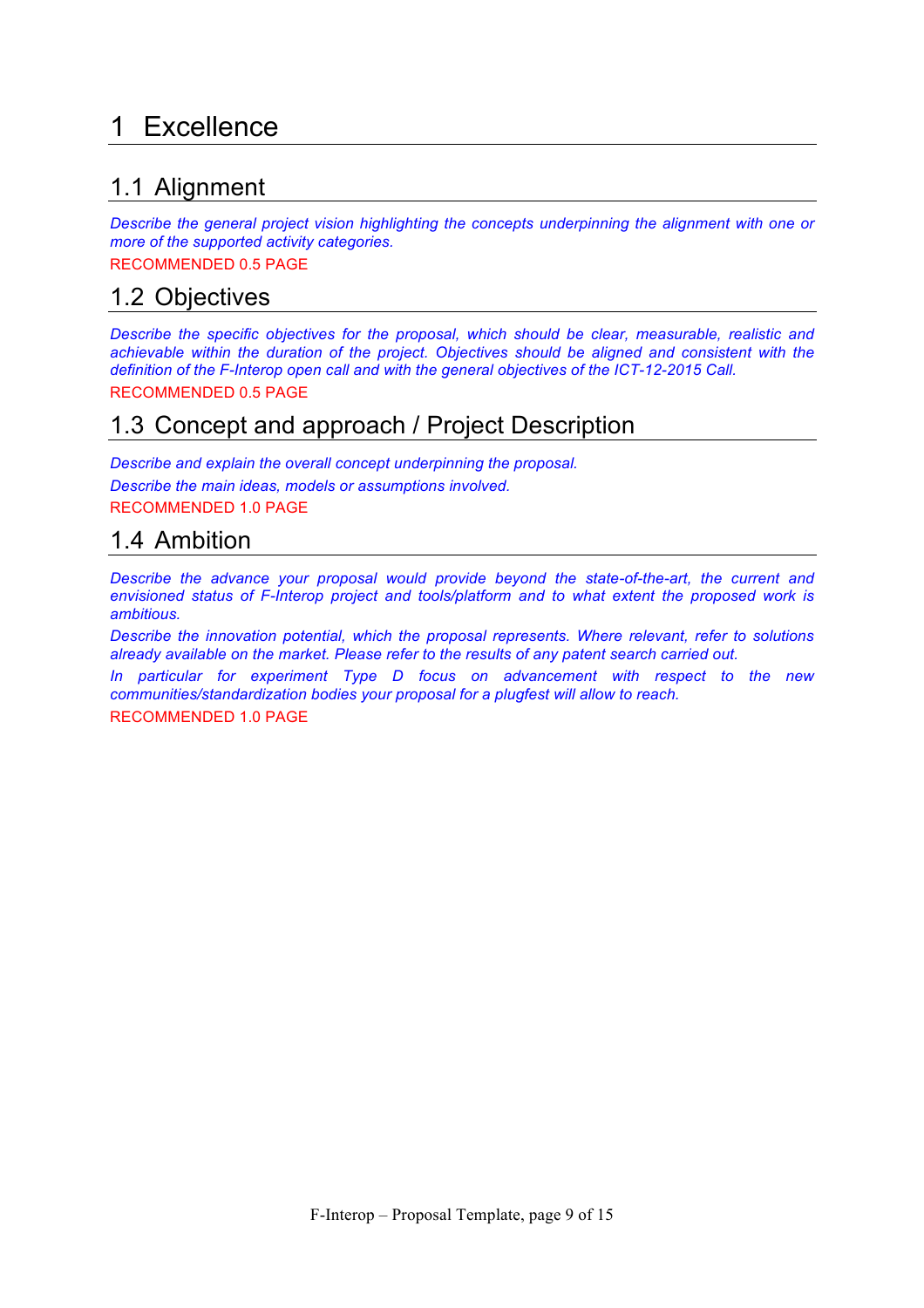## 2 Impact

### 2.1 Expected impact

#### RECOMMENDED 1.5 PAGES

*Please related (where relevant) to the expected impacts of ICT-12-2015 RIA call and of the F-Interop proposal and category (A, B, C, D) your project relates (specified in the document Open Call Announcement). In particular for category D please highlight how the envisioned communities you aim to engage will increase the impact of the F-Interop project.*

 *A set of more than ten open, experimental facilities and platforms developed at European, national or regional level and integrated into a reliable, diversified experimental infrastructure, covering different aspects of advanced networking and applications. These facilities may include ecosystems and real world settings in experimental activities.*

 *Further economies of scale in terms of infrastructure and its management by promoting the utilization of existing shared experimental facilities and platforms by experiments in this specific challenge.*

 *Enabling access to FIRE facilities by SMEs; serving new constituencies and new types of innovation-oriented experimentation previously not served within FIRE+.*

 *Promotion of innovative applications and services, close-to-market, short-term, focused, mature ideas and acceleration of technology take-up and transfer.*

## 2.2 Dissemination and engagement activities

#### RECOMMENDED 0.5 PAGES

*Describe the type of dissemination activities you envision, trying to align with the activity requested in Section 12.*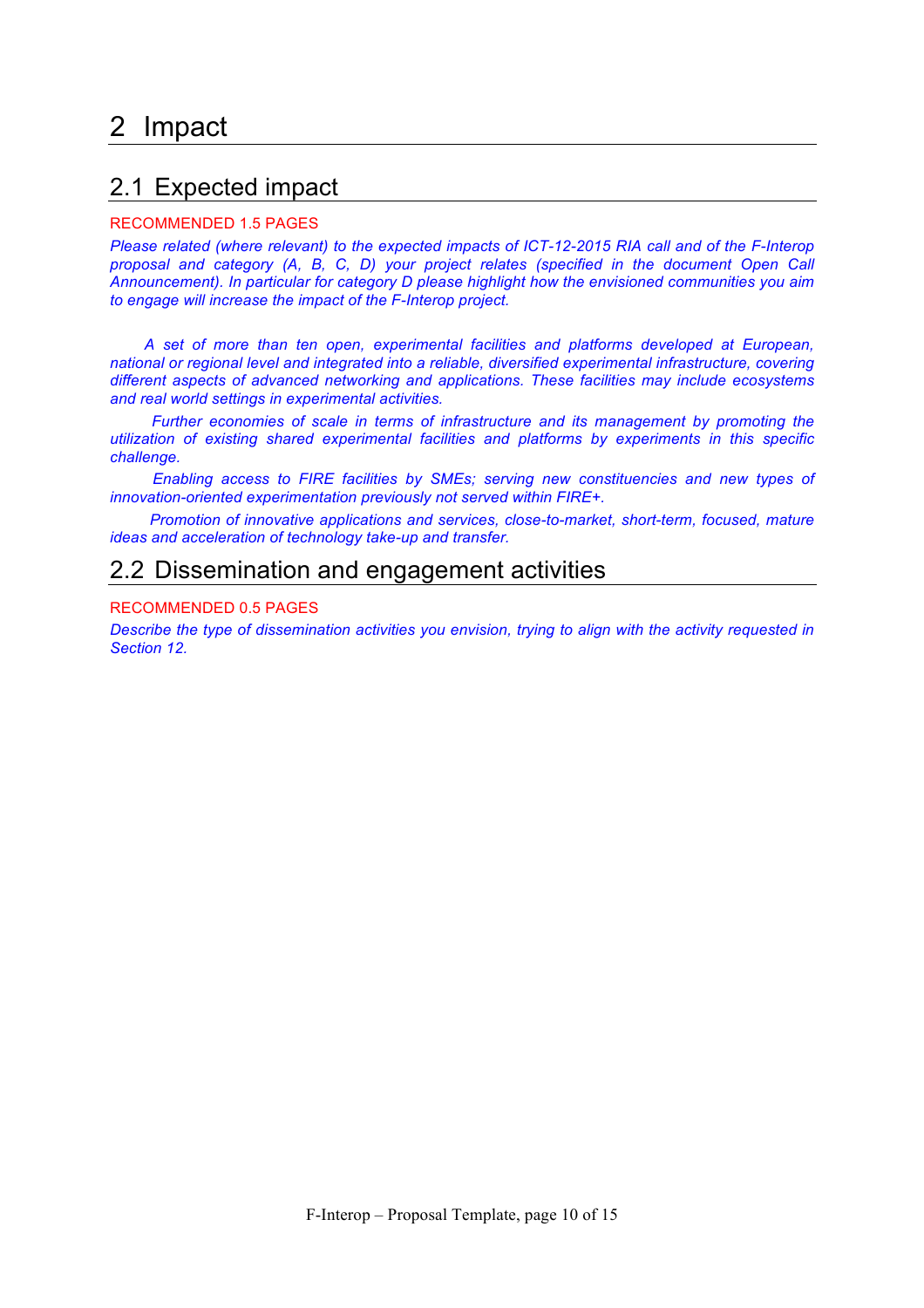# 3 Implementation

*Applicants must provide credible evidence that the project delivery team have the necessary skills and management experience to be able to deliver the project in the timescales and budget specified.*

*Define a clear set of deliverables aligned with the objectives of the open call and the specific category to which the proposal relates.* 

*Include a clear budget, detailing the overall project cost, the amount of funding requested and how it*  will be spent. This budget must represent good value for money in the opinion of the evaluation panel *selected to evaluate the open call applications. Due to the scope and scale of proposals, management structure and cost should be kept at minimum.* 

## 3.1 Description of the work plan including the project duration

#### *Please provide the following:*

*Brief presentation of the overall structure of the work plan with work package list; timing of the work (please consider the maximum suggested length for the Category of project category you selected) Detailed work description (use the template provided below; 1 table per WP)*

*Identify the F-Interop partners and testbeds you will need to interact, the type of expected interaction and support requested*

*Please add a list of deliverable using the provided table.*

#### RECOMMENDED 2.5 PAGE

| Work package number            | <b>Start Date or Starting Event</b> |  |  |  |  |
|--------------------------------|-------------------------------------|--|--|--|--|
| Work package title             |                                     |  |  |  |  |
| <b>Participant number</b>      |                                     |  |  |  |  |
|                                |                                     |  |  |  |  |
| Short name of participant      |                                     |  |  |  |  |
| Person/months per participant: |                                     |  |  |  |  |
|                                |                                     |  |  |  |  |

#### **Objectives**

**Description of work** (where appropriate, broken down into tasks), lead partner and role of participants

**Deliverables** (brief description and month of delivery)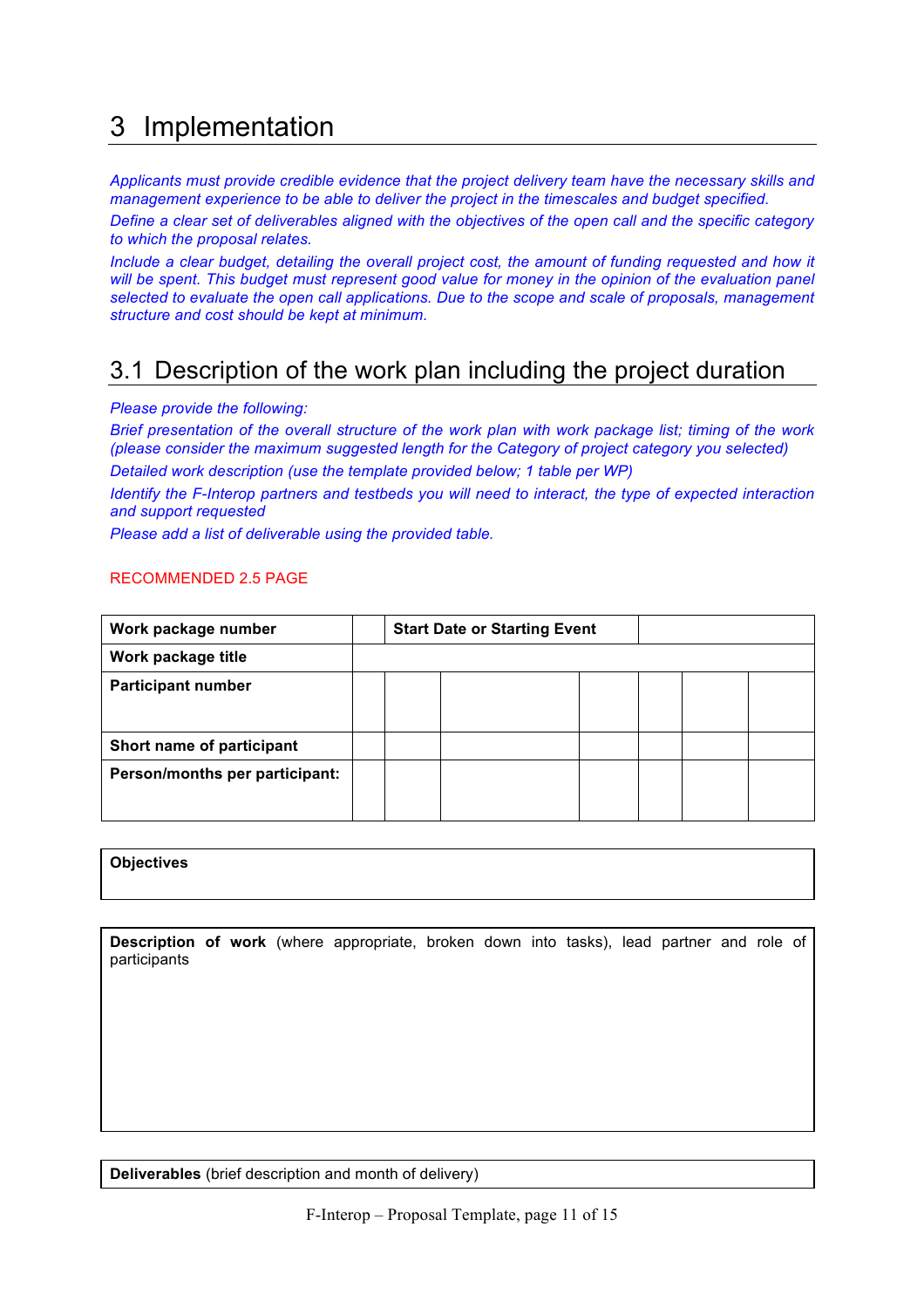#### **Table 3.1c: List of Deliverables<sup>1</sup>**

| <b>Deliverable</b><br>(number) | <b>Deliverable</b><br>name | <b>Work</b><br>package<br>number | <b>Short</b><br>οf<br>name<br>lead<br>participant | Type | <b>Dissemination</b><br>level | <b>Delivery</b><br>date |
|--------------------------------|----------------------------|----------------------------------|---------------------------------------------------|------|-------------------------------|-------------------------|
|                                |                            |                                  |                                                   |      |                               |                         |
|                                |                            |                                  |                                                   |      |                               |                         |
|                                |                            |                                  |                                                   |      |                               |                         |
|                                |                            |                                  |                                                   |      |                               |                         |
|                                |                            |                                  |                                                   |      |                               |                         |

*Table 3.1b: List of work packages*

| Work<br>package<br>No | Work<br>Package<br><b>Title</b> | Lead<br><b>Participant</b><br>No | Lead<br><b>Participant</b><br><b>Short Name</b> | Person-<br><b>Months</b> | <b>Start</b><br>Month | <b>End</b><br>month |
|-----------------------|---------------------------------|----------------------------------|-------------------------------------------------|--------------------------|-----------------------|---------------------|
|                       |                                 |                                  |                                                 |                          |                       |                     |
|                       |                                 |                                  |                                                 |                          |                       |                     |
|                       |                                 |                                  |                                                 |                          |                       |                     |
|                       |                                 |                                  |                                                 | Total<br>months          |                       |                     |

## 3.2 Justification of Costs and Resources

#### RECOMMENDED 0.5 PAGE

-

*Please provide a summary of required efforts per WP and per partners using the table below. Please explain the role and expertise of partners and how they match the proposal envisioned activity and the WP of involvement*

#### *Table 3.4a: Summary of staff effort*

 $1$  If your action taking part in the Pilot on Open Research Data, you must include a data management plan as a distinct deliverable within the first 6 months of the project. This deliverable will evolve during the lifetime of the project in order to present the status of the project's reflections on data management. A template for such a plan is available on the Participant Portal (Guide on Data Management).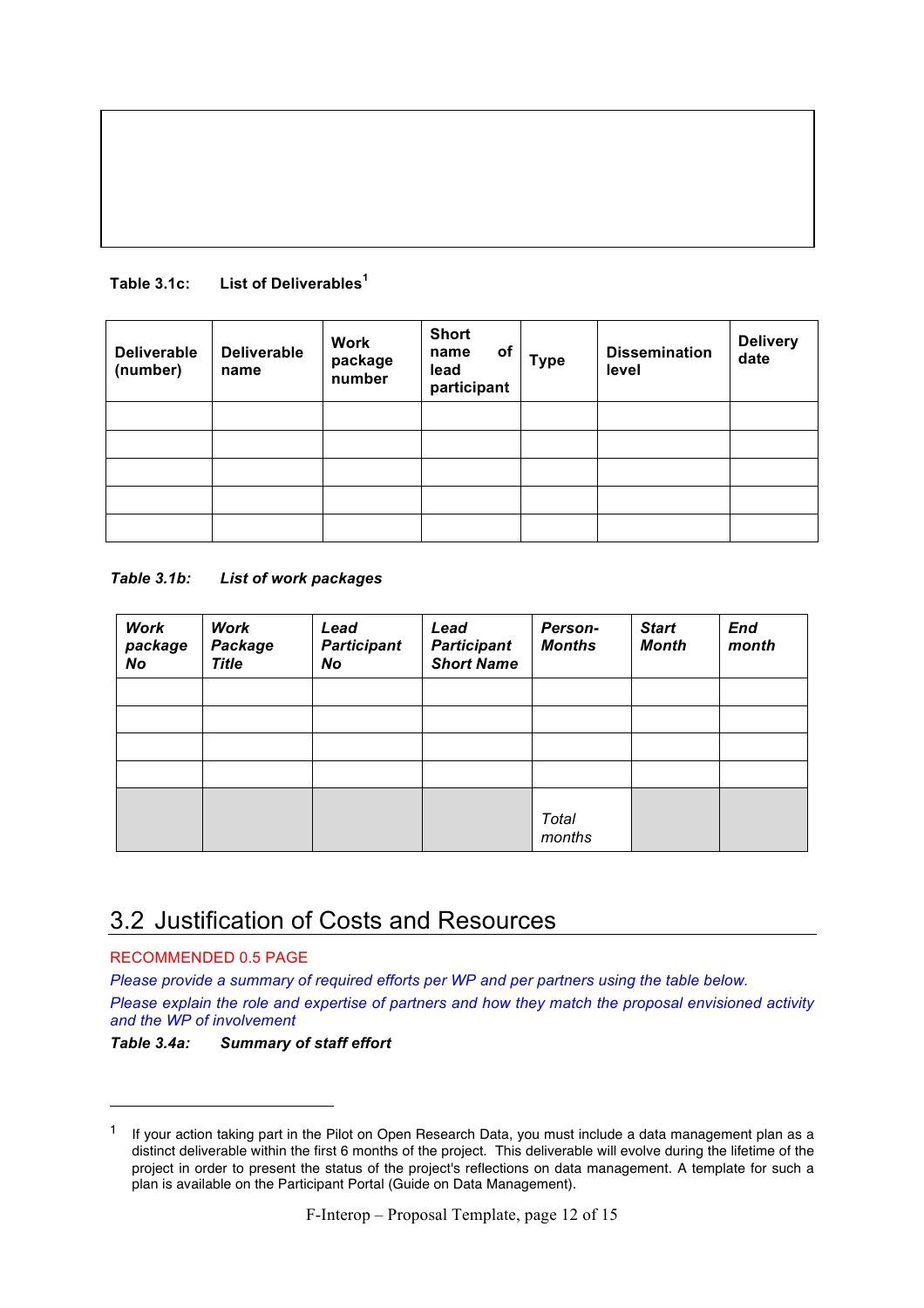*Please indicate the number of person/months over the whole duration of the planned work, for each work package, for each participant. Identify the work-package leader for each WP by showing the relevant person-month figure in bold.*

|                                                          | <b>WPn</b> | $WPn+1$ | $WPn+2$ | <b>Total Person/</b><br><b>Months per Participant</b> |
|----------------------------------------------------------|------------|---------|---------|-------------------------------------------------------|
| <b>Participant</b><br><b>Number/Short</b><br><b>Name</b> |            |         |         |                                                       |
| ParticipantNumber/<br><b>Short Name</b>                  |            |         |         |                                                       |
| <b>Participant Number/</b><br><b>Short Name</b>          |            |         |         |                                                       |
| <b>Total</b><br><b>Person/Months</b>                     |            |         |         |                                                       |

## 3.3 Company description (Third party)

*For each third party provide a brief description of the legal entity, the main tasks they have been attributed, and the previous experience relevant to those tasks. Provide also a short profile of the individuals who will be undertaking the work.*

RECOMMENDED 1.0 PAGE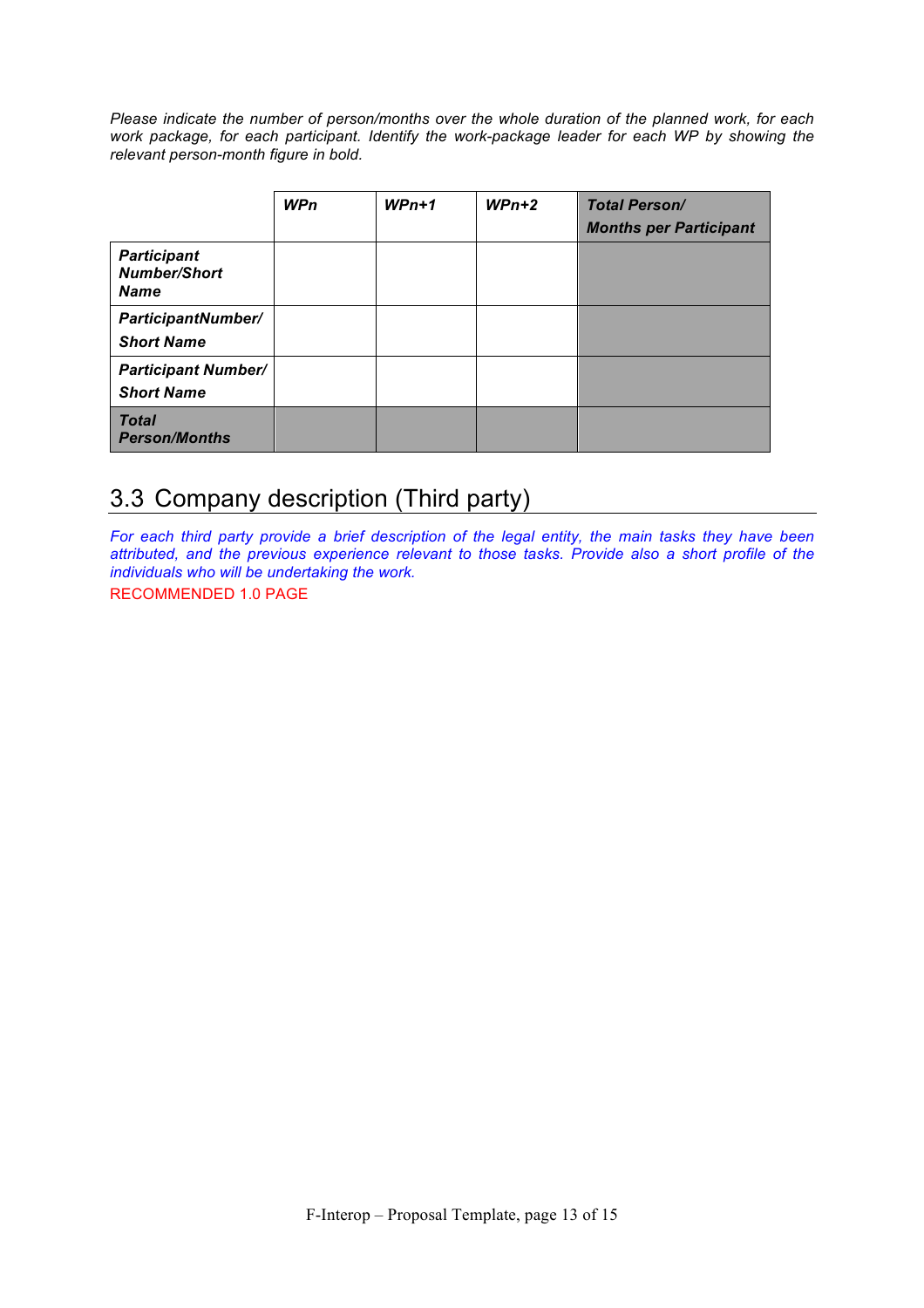# 4 Ethical Issues

*Describe any ethical issues that may arise in the action, filling the following form.* 

|                                                                                                                                                                                           | <b>YES</b> | Page<br><b>Number</b> |
|-------------------------------------------------------------------------------------------------------------------------------------------------------------------------------------------|------------|-----------------------|
| <b>Informed Consent</b>                                                                                                                                                                   |            |                       |
| • Does the proposal involve children?                                                                                                                                                     |            |                       |
| • Does the proposal involve patients?                                                                                                                                                     |            |                       |
| . Does the proposal involve persons not able to give consent?                                                                                                                             |            |                       |
| • Does the proposal involve adult healthy volunteers?                                                                                                                                     |            |                       |
| <b>Biological research</b>                                                                                                                                                                |            |                       |
| • Does the proposal involve human genetic material?                                                                                                                                       |            |                       |
| • Does the proposal involve human biological samples?                                                                                                                                     |            |                       |
| • Does the proposal involve human biological data collection?                                                                                                                             |            |                       |
| • Does the proposal involve human embryos?                                                                                                                                                |            |                       |
| • Does the proposal involve human foetal tissue or cells?                                                                                                                                 |            |                       |
| . Does the proposal involve human embryonic stem cells?                                                                                                                                   |            |                       |
| <b>Privacy</b>                                                                                                                                                                            |            |                       |
| • Does the proposal involve processing of genetic information or<br>personal data (e.g. health, sexual lifestyle, ethnicity, political<br>opinion, religious or philosophical conviction) |            |                       |
| • Does the proposal involve tracking the location or observation of<br>people without their knowledge?                                                                                    |            |                       |
| <b>Research on Animals</b>                                                                                                                                                                |            |                       |
| • Does the proposal involve research on animals?                                                                                                                                          |            |                       |
| • Are those animals transgenic small laboratory animals?                                                                                                                                  |            |                       |
| • Are those animals transgenic farm animals?                                                                                                                                              |            |                       |
| • Are those animals cloned farm animals?                                                                                                                                                  |            |                       |
| • Are those animals non-human primates?                                                                                                                                                   |            |                       |
| <b>Research Involving Third Countries</b>                                                                                                                                                 |            |                       |
| . Is any part of the research carried out in countries outside of the<br>European Union and FP7 Associated states?                                                                        |            |                       |